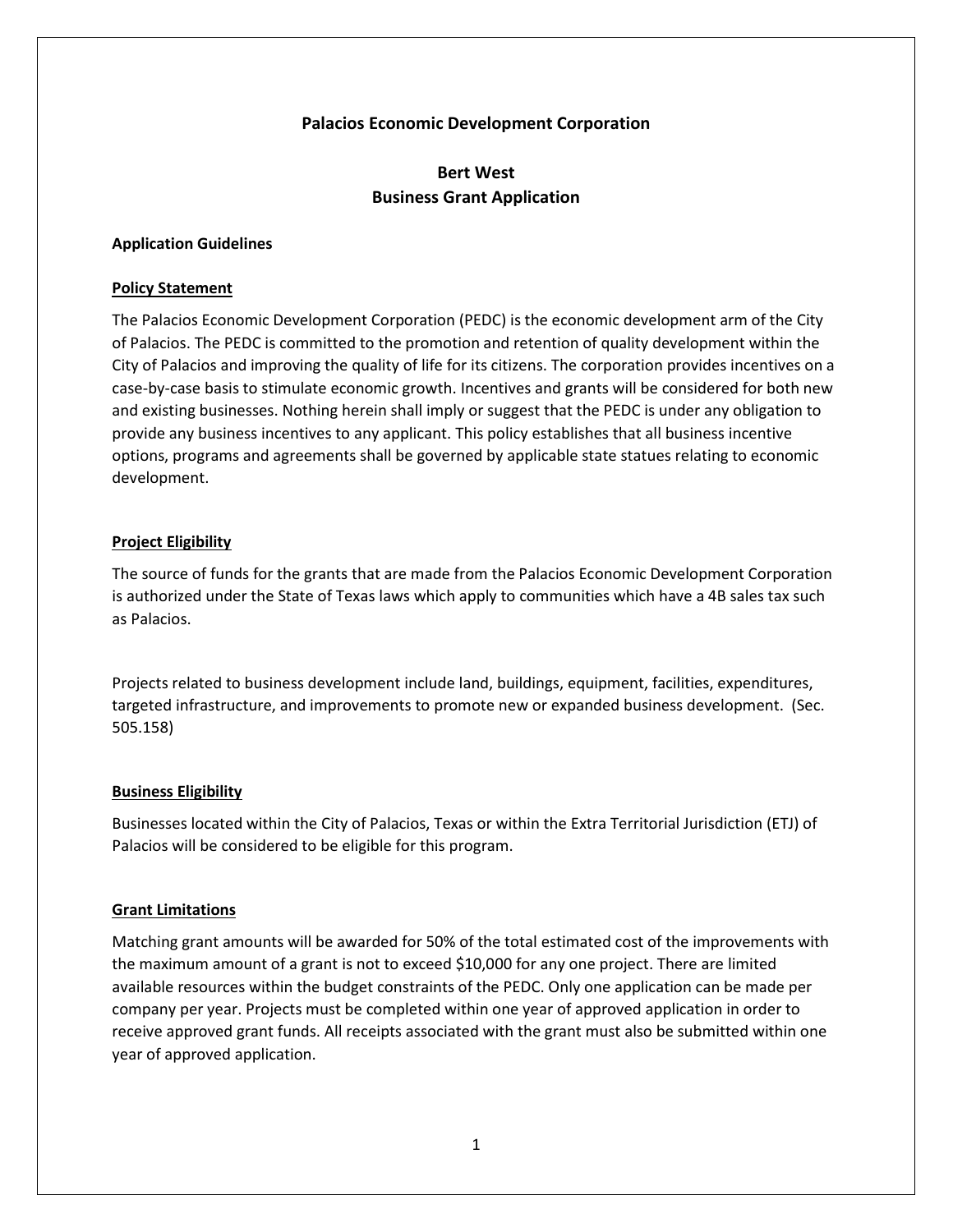# *Acceptable proofs of payment for reimbursement include, but are not limited to the following:*

Itemized contractor and/or sub-contractor's invoices with the corresponding receipts and/or cancelled checks

- Paid Invoices for materials and/or supplies with the corresponding receipts and/or cancelled checks, or
- A release of lien from contractors, sub-contractors, and/or suppliers
- The applicant will supply any additional documentation as required by the PEDC to confirm expenses.

# Application Tips

Please fill out the application as much as possible. Use additional attachments as needed. Development or acquisition, any documents such as property tax evaluations should be copied as a part of the application.

Please be as specific as possible so the PEDC board can be better prepared to consider the application.

You will be asked to meet with the Board of Directors after they have had a chance to review the request. The PEDC Board meets once a month on the  $3<sup>rd</sup>$  Wednesday unless it is a specially called meeting.

There are 7 members of the Board of Directors and there are 2 ex officio members.

If you need to have a business plan developed, the University of Houston's Coastal Plains Small Business Development Center in Bay City can assist. The phone number is (979) 244-8466. This is a free service.

Keep in mind that if jobs are being created and are part of the application that PEDC will be requesting verification of these jobs from a third party source such as the Texas Workforce Commission.

Since the PEDC operates on a yearly budget and is depended on the City Sales Tax, the amount of funds available will be set in the budget process.

Any information considered to be proprietary will be kept confidential.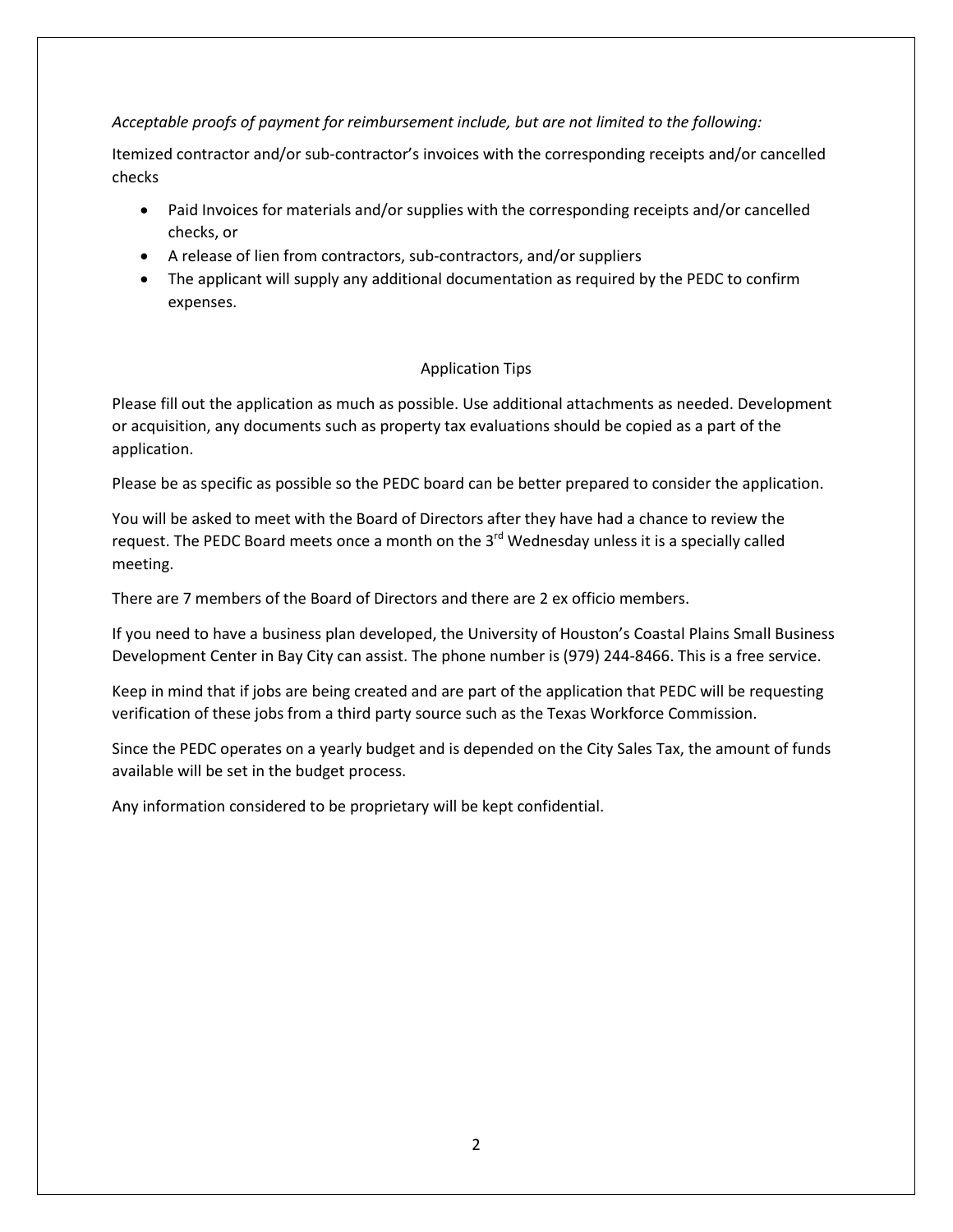| <b>Applicant Information</b>                                                            |   |  |  |  |
|-----------------------------------------------------------------------------------------|---|--|--|--|
|                                                                                         |   |  |  |  |
| <b>Applicant Information</b>                                                            |   |  |  |  |
|                                                                                         |   |  |  |  |
| Address                                                                                 |   |  |  |  |
|                                                                                         |   |  |  |  |
|                                                                                         |   |  |  |  |
|                                                                                         |   |  |  |  |
|                                                                                         |   |  |  |  |
| Business is a (please check one)                                                        |   |  |  |  |
| __________ Corporation _________________Partnership ________________Sole Proprietorship |   |  |  |  |
|                                                                                         |   |  |  |  |
| Date Company was established <b>Exercise 2018</b>                                       |   |  |  |  |
|                                                                                         |   |  |  |  |
| <b>Business References</b>                                                              |   |  |  |  |
|                                                                                         |   |  |  |  |
|                                                                                         |   |  |  |  |
|                                                                                         |   |  |  |  |
|                                                                                         |   |  |  |  |
|                                                                                         |   |  |  |  |
|                                                                                         |   |  |  |  |
|                                                                                         | 3 |  |  |  |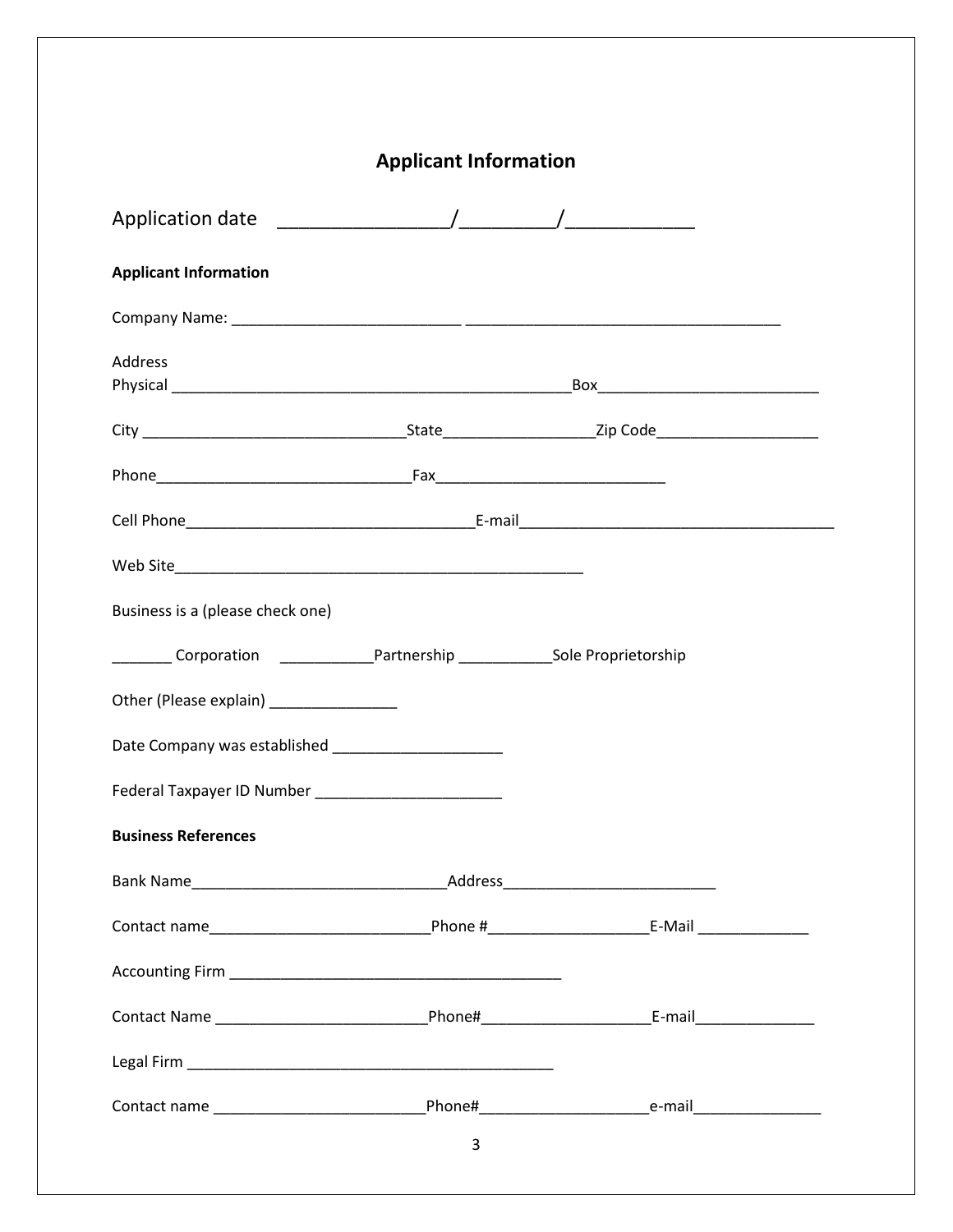| Property Information if project is related to building assistance. |                                                                                              |
|--------------------------------------------------------------------|----------------------------------------------------------------------------------------------|
|                                                                    |                                                                                              |
|                                                                    |                                                                                              |
|                                                                    |                                                                                              |
|                                                                    |                                                                                              |
|                                                                    |                                                                                              |
| Property Information                                               |                                                                                              |
|                                                                    | Own________________Leasing______________will Purchase___________________________             |
|                                                                    |                                                                                              |
|                                                                    |                                                                                              |
|                                                                    |                                                                                              |
|                                                                    | Property Legal Description / Total Acreage (provide survey if by metes and bounds)           |
|                                                                    |                                                                                              |
|                                                                    | Most Current Matagorda County Tax Appraisal District Assessed Valuation on real property and |
|                                                                    | improvements. Please attach copy of Tax appraisal District statement on real property and    |
| improvements.                                                      |                                                                                              |
|                                                                    |                                                                                              |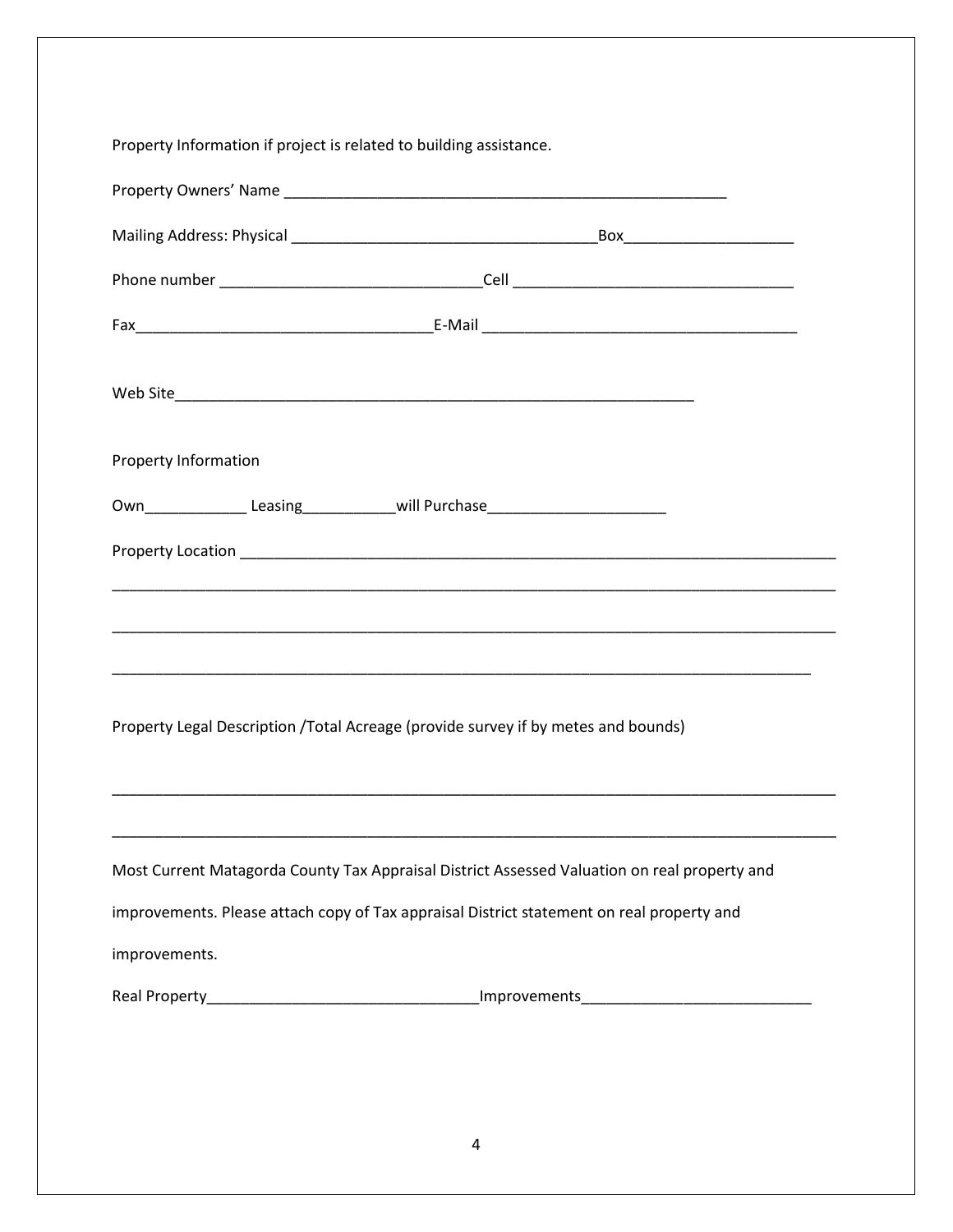# **Project Description**

\_\_\_\_\_\_\_\_\_\_\_\_\_\_\_\_\_\_\_\_\_\_\_\_\_\_\_\_\_\_\_\_\_\_\_\_\_\_\_\_\_\_\_\_\_\_\_\_\_\_\_\_\_\_\_\_\_\_\_\_\_\_\_\_\_\_\_\_\_\_\_\_\_\_\_\_\_\_\_\_\_\_\_\_\_

\_\_\_\_\_\_\_\_\_\_\_\_\_\_\_\_\_\_\_\_\_\_\_\_\_\_\_\_\_\_\_\_\_\_\_\_\_\_\_\_\_\_\_\_\_\_\_\_\_\_\_\_\_\_\_\_\_\_\_\_\_\_\_\_\_\_\_\_\_\_\_\_\_\_\_\_\_\_\_\_\_\_\_\_\_

\_\_\_\_\_\_\_\_\_\_\_\_\_\_\_\_\_\_\_\_\_\_\_\_\_\_\_\_\_\_\_\_\_\_\_\_\_\_\_\_\_\_\_\_\_\_\_\_\_\_\_\_\_\_\_\_\_\_\_\_\_\_\_\_\_\_\_\_\_\_\_\_\_\_\_\_\_\_\_\_\_\_\_\_\_

\_\_\_\_\_\_\_\_\_\_\_\_\_\_\_\_\_\_\_\_\_\_\_\_\_\_\_\_\_\_\_\_\_\_\_\_\_\_\_\_\_\_\_\_\_\_\_\_\_\_\_\_\_\_\_\_\_\_\_\_\_\_\_\_\_\_\_\_\_\_\_\_\_\_\_\_\_\_\_\_\_\_\_\_\_

\_\_\_\_\_\_\_\_\_\_\_\_\_\_\_\_\_\_\_\_\_\_\_\_\_\_\_\_\_\_\_\_\_\_\_\_\_\_\_\_\_\_\_\_\_\_\_\_\_\_\_\_\_\_\_\_\_\_\_\_\_\_\_\_\_\_\_\_\_\_\_\_\_\_\_\_\_\_\_\_\_\_\_\_\_

Amount of Funding requested \$ \_\_\_\_\_\_\_\_\_\_\_\_\_\_\_\_\_\_\_\_\_\_\_\_\_\_\_\_\_\_\_\_.

Please describe the intended use of the funds. (Use additional attachments if needed)

This project is:

| Existing | Expanding | New |
|----------|-----------|-----|
|----------|-----------|-----|

Relocating (from another State or country)

Relocating from within Texas

Current Location of other facilities\_\_\_\_\_\_\_\_\_\_\_\_\_\_\_\_\_\_\_\_\_\_\_\_\_\_\_\_\_\_\_\_\_\_\_\_\_

**Business Plan or Business Opportunity Summary must be provided** 

*If company has been in operation for less than 5 years, a business plan is required, if a company has* 

*been in operation for 5 years or longer a Business Opportunity Summary will be required.* 

Employee Information

**Current Employees**

|                  | Number of<br><b>Employees</b> | Average<br>Salary | After 1 year<br><b>Projected</b> | After 3 years<br><b>Projected</b> | After 5 years<br>Projected |
|------------------|-------------------------------|-------------------|----------------------------------|-----------------------------------|----------------------------|
| <b>Full Time</b> |                               |                   |                                  |                                   |                            |
| <b>Part Time</b> |                               |                   |                                  |                                   |                            |

#### **New Employees**

| Number of        | Average | After 1 year | After 3 years | After 5 years |
|------------------|---------|--------------|---------------|---------------|
| <b>Employees</b> | Salary  | Projected    | Projected     | Projected     |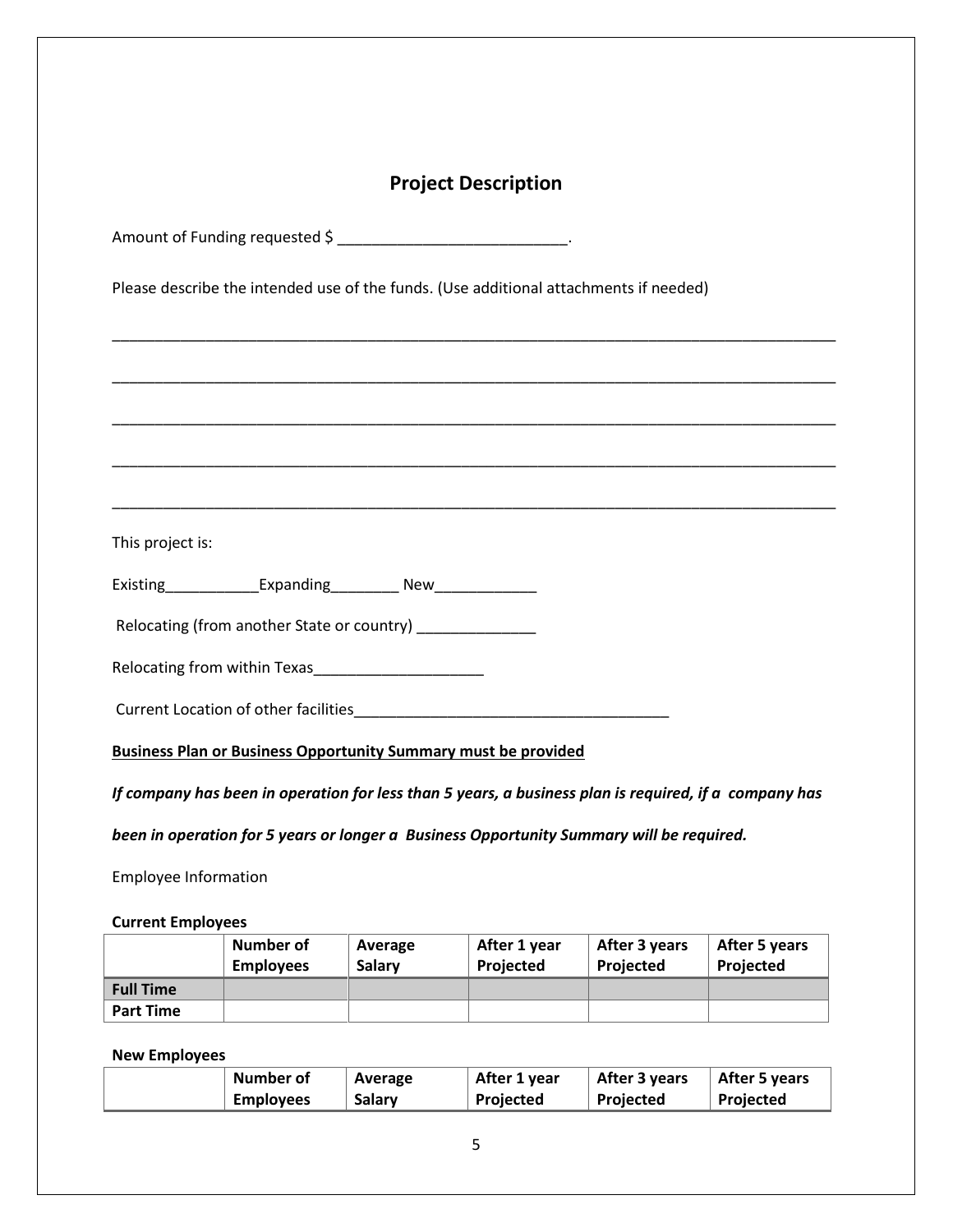| <b>Full Time</b>                                                           |  |                                                                                         |  |  |
|----------------------------------------------------------------------------|--|-----------------------------------------------------------------------------------------|--|--|
| <b>Part Time</b>                                                           |  |                                                                                         |  |  |
|                                                                            |  |                                                                                         |  |  |
|                                                                            |  |                                                                                         |  |  |
|                                                                            |  |                                                                                         |  |  |
|                                                                            |  | What percent of the business will come from outside Matagorda County?__________________ |  |  |
|                                                                            |  |                                                                                         |  |  |
|                                                                            |  | How will this project impact Palacios (use additional attachments if necessary)?        |  |  |
|                                                                            |  |                                                                                         |  |  |
|                                                                            |  |                                                                                         |  |  |
|                                                                            |  |                                                                                         |  |  |
|                                                                            |  |                                                                                         |  |  |
|                                                                            |  |                                                                                         |  |  |
|                                                                            |  |                                                                                         |  |  |
|                                                                            |  |                                                                                         |  |  |
|                                                                            |  |                                                                                         |  |  |
|                                                                            |  | Has this project sought or received property tax exemptions? ____________________       |  |  |
|                                                                            |  |                                                                                         |  |  |
| Time Frame of Project (use additional attachments if needed).              |  |                                                                                         |  |  |
|                                                                            |  |                                                                                         |  |  |
|                                                                            |  |                                                                                         |  |  |
|                                                                            |  |                                                                                         |  |  |
| <b>Contact Information:</b>                                                |  |                                                                                         |  |  |
|                                                                            |  |                                                                                         |  |  |
|                                                                            |  |                                                                                         |  |  |
|                                                                            |  |                                                                                         |  |  |
|                                                                            |  | ,我们也不能在这里的时候,我们也不能在这里的时候,我们也不能会在这里,我们也不能会在这里的时候,我们也不能会在这里的时候,我们也不能会在这里的时候,我们也不能会        |  |  |
|                                                                            |  |                                                                                         |  |  |
|                                                                            |  |                                                                                         |  |  |
|                                                                            |  |                                                                                         |  |  |
|                                                                            |  |                                                                                         |  |  |
| <b>Internal Use Only</b><br>Date Received_________________________________ |  |                                                                                         |  |  |